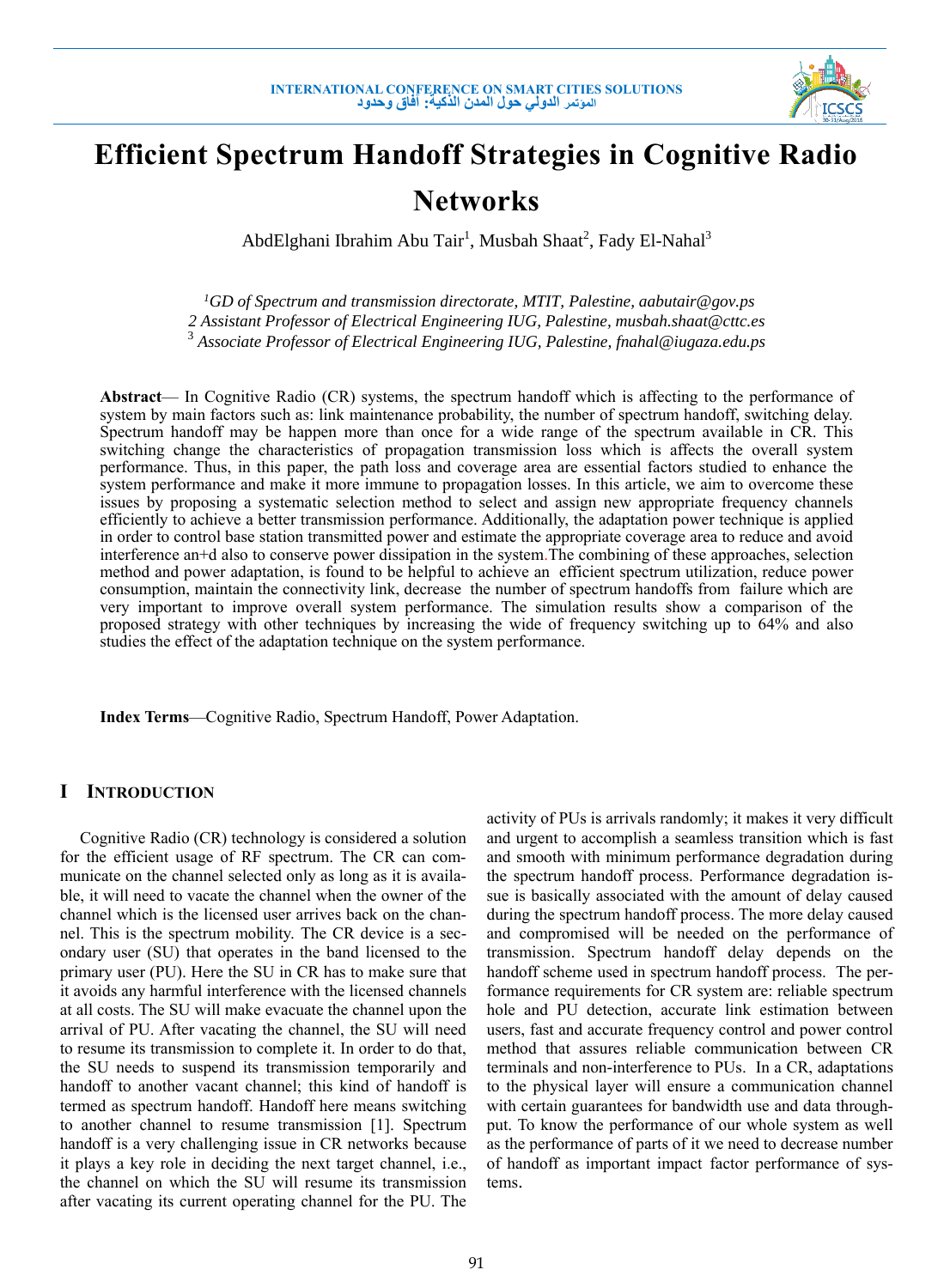The major purposes of spectrum handoff for CR system are to reduce interference to PUs and to avoid service block and even connection loss for SUs. Thus, when PUs appear, SUs must vacate licensed bands and sense idle bands. If SUs cannot find an available band in a cell, their transmission may be interrupted. Otherwise spectrum handoff happens. Additionally, when PUs appear frequently, spectrum handoff may result in degraded system performance due to the excess of spectrum sensing and spectrum handoffs. For that reason, some researchers proposed algorithms to reduce the number of spectrum handoff and to increase the capacity of SUs while others focus on the channel switching algorithms and switching time delay. A novel spectrum handoff scheme is proposed considering a power control based spectrum handover scheme which intelligently adjusts the transmit power of the SU, greatly reduce the spectrum handover ratio and improve the effective data rate of the transmission efficiency by avoiding some of the handoffs [2]. The effect of the different path loss on the different frequencies used in the spectrum handoff and develop an algorithm that try to overcome the limitations of this effect [3]. The quality of service (QoS) can degrade significantly due to a change of frequency which reduced the outage probability. The spectrum access scheme of unlicensed channels as backup improves and characterizes the spectrum handoff performance: link maintenance probability, the number of spectrum handoff, and switching delay [4, 5]. The spectrum decision algorithm based on prediction is proposed to decrease spectrum handoff probability which can achieve fewer disruptions to primary transmissions by letting SUs proactively predict the future spectrum availability and perform spectrum handoffs before a PU occupies the current spectrum $[6,7]$ . Wang et al. in  $[8]$  and Zhang et al. in  $[9]$  use queuing network model to discuss the effect of proactive sensing and reactive sensing on spectrum handoff to characterize the spectrum usage behaviors between primary and secondary users in CR networks dependent of sensing time. Voluntary spectrum handoff is used to reduce temporary communication disruption time. The proposed approach is based on a fixed sensing window, a variable history window and the reduced forced spectrum handoffs. Using this approach, SUs can have longer undisrupted connection [10]. In this proposed strategy, we present the systematic frequency selection scheme joint with adaptation power of transmitter base station to optimal usage of spectrum resource. Also, improvement the overall performance CR system, reducing spectrum handoff from failure and decreasing the interference and power dissipated will be presented.

## **II SYSTEM MODEL:**

This section presents the CR system model. So, instead of a large multi-hop mesh network. It is reasonable to simplify situation to a single-hop wireless network and concentrate mainly to the CR concept.

In the CR system model the PUs do not need to know anything about CR devices, and there is no need to modify existing systems, which is thought to be a basic prerequisite to a CR system. It is important that the licensed PUs can still operate in the conventional way even in the presence of the CR system.

#### **2.1 SYSTEM MODEL DESCRIPTION**

In this work, the general CR system model for our studies is presented in Figure 2.1. The cognitive radio system model includes PUs and SUs and it coexists with a CR each to other. Assuming the primary links is operating in any channel in the primary coverage area. Then the SUs are allowed to use the channels other than channel occupied inside the coverage of the primary transmitter base station. In the figure 2.1, the dimensions are illustrated only for the systems, the numbers and locations of the users.

At the beginning of network operation, the locations of PUs and SUs are chosen randomly in the network area using uniform distribution and it is a possible for SU to detect the presence of PU.

There are number of methods to achieve and detect the unoccupied channel (spectrum hole) such as sensing process using the SUs or / and geo-location database which updated from national body regulators since a SU would only need to report its location to the database and in return receive information regarding the spectrum availability and associated constraints.

When the current spectrum hole conditions become worse, or the PU appears and reclaims his assigned channel, SUs need to stop transmitting data and find other available channels to resume their transmission.

Since the transmissions of SUs are suspended during a spectrum handoff, they will experience longer packet delay. Therefore, a good spectrum handoff mechanism should provide with secondary users with smooth frequency shift with the least latency. When SUs need to switch to another frequency, they can immediately pick one channel from the reserved bands. Whenever a handoff becomes a must, SUs can switch their frequency to one of the candidate channels depending on their locations.

Proactive decision spectrum handoff is adopted in this work, so it is considered based on the moment when SUs carry out spectrum handoffs and it makes the target channels for spectrum handoff ready before data transmission according to the long-term observation outcomes. The proactive decision spectrum handoff may be capable to reduce handoff delay because the time consuming wideband sensing is not required.

Furthermore, it is easier to let both transmitter and receiver have an assent on their target channel for the proactive decision spectrum handoff than for the reactive decision spectrum sensing. Nevertheless, when the spectrum handoff process is initiated, the proactive decision spectrum handoff needs to account the issue of pre-selected target channel may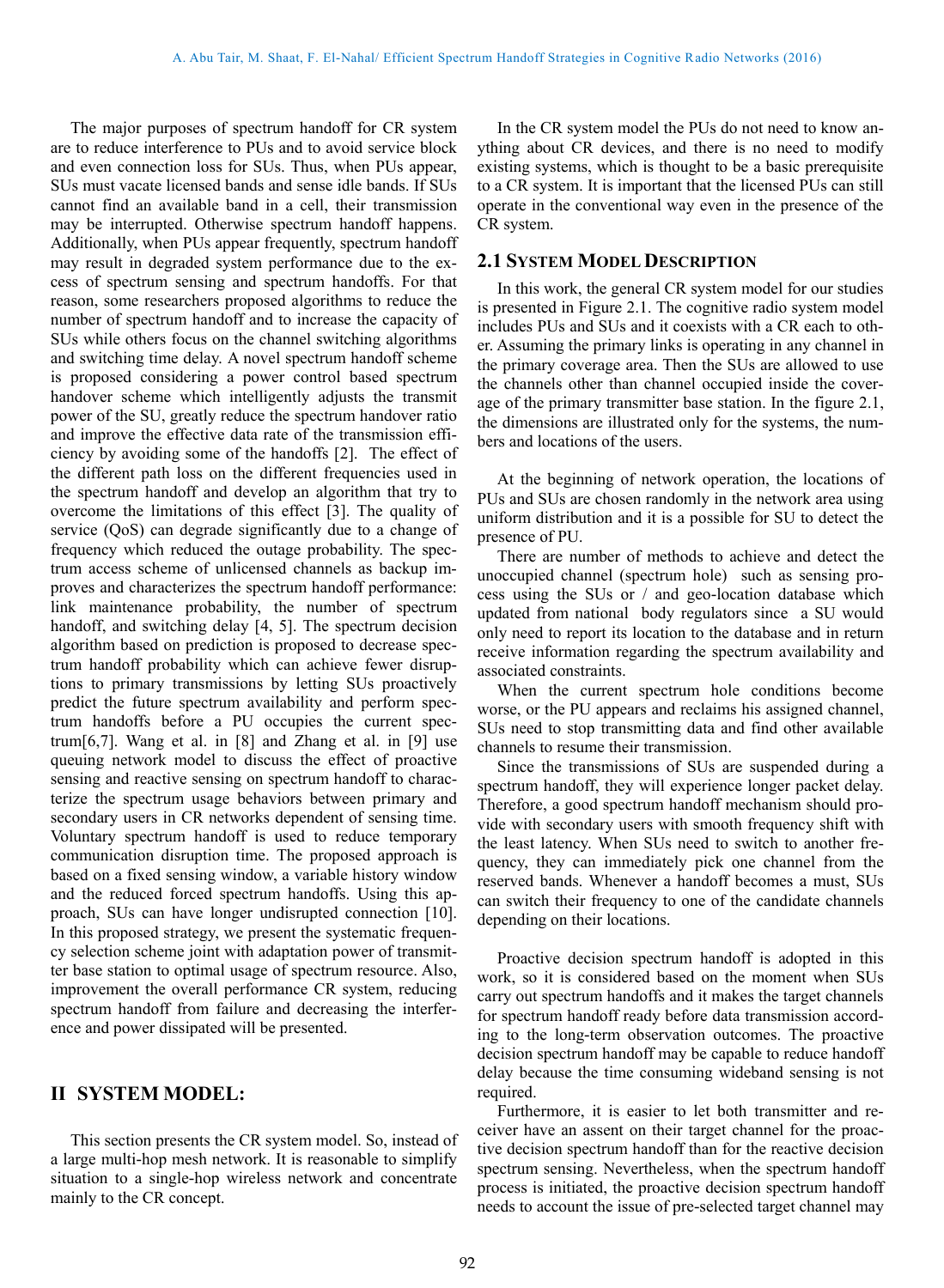no longer be available.



Figure 2.1: The Coexistence system model of PU and SU.

The tasks of the CR base station include spectrum sensing at the receiver for identification of spectrum holes, transmission of the sensing information to the transmitter side of the link via the feedback link. Also the base station control channel, and frequency and power control at the transmitter via the feedback information from receiver and control information from the base station [7].

The role of CR base station differs from conventional access point because it has now cognitive capability and the communication between SUs is peer-to-peer (P2P) type communication. The locally sensed spectrum information of SUs will be sent to a common control channel, combined in the secondary base station, and then broadcasted to the CR users in the network [11].

## **2.2 FREQUENCY CHANGING AND PATH LOSS**

CR system has emerged as a new solution to the increasing demand of wireless communications and improved the spectrum utilization, so that the available list of frequency channel is extended which is obtained from the sensing operation. In this wide spectrum frequency (pool), the frequency is changed from a higher to lower or from lower to the higher one as shown in figure 2.2.

The cell coverage (dashed cell is new state) will be reduced or expanded because of the larger path loss or smaller, since the frequency is significant factor to impact the path loss. The changing of frequency (spectrum handoff) considered as a significantly affect QoS of secondary users due to signaling overhead and different path loss [3].

Figure 2.2: Cell Coverage due to changing frequency (spectrum handoff).

Generally, a high frequency band has large path loss, and a low frequency band has relatively small path loss. Thus, the propagation characteristic according to the operating frequency should be significantly considered in CR systems. On the other hand, it has not been significantly considered in conventional communication systems; because the switching of channel frequency is transit to the same assign band, not widely band.

Clearly, it matters in CR system with the wide range of frequency band. There are several of path loss models, for examples, Okumura, Hata, Cost-231, Walfish, simplified free space and using based to environment area which may be urban, suburban, or rural. Suppose, we used as example, Okumura-Hata path loss model in urban areas, which is a one of the most popular models, shows the effect of center frequency on the amount of path loss as follows[38]:

$$
L_{dB} = \alpha + \beta \log_{10} d - \gamma \tag{2.1}
$$

Where

$$
\alpha = 69.55 + 26.16 \log_{10} f_c - 13.82 \log_{10} h_b
$$
 2.1a  
\n
$$
\beta = 44.9 - 6.55 \log_{10} h_b
$$
 2.1b  
\n
$$
\gamma = 3.2(\log_{10} (11.7554 h_r))^2 - 4.97
$$
 2.1c

Above equation shows the path loss is very dependent on many factors such as center frequency 
$$
(f_c)
$$
, distance  $(d)$ , height of base station  $(h_b)$ , and height of receiver station  $(h_r)$ . Especially,  $\alpha$  describes the effect of frequency on the amount of path loss.

The frequency operating and distance (coverage area) are very important propagation characteristics. Suppose the height of base station  $(h_b)$  equal 10 meter and height of receiver station  $(h_r)$  equal 3 meter to calculate the effect both frequency and distance on the path loss.

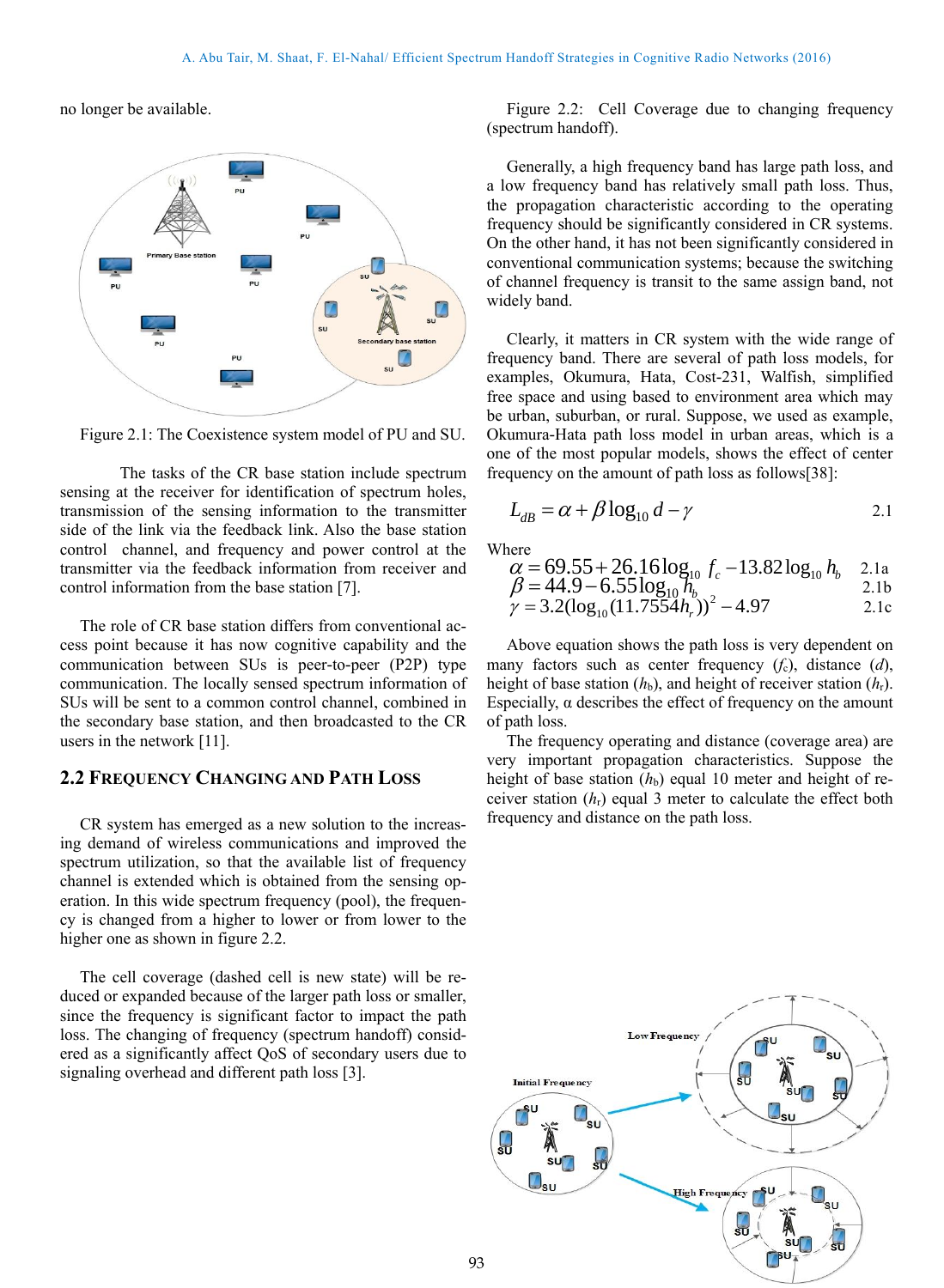

Figure 3.1: Spectrum Band (pool) random Selection (classic) a) Initial state select; b) Low to High HO; c) High to Low HO; d) Drop HO; e) Block HO.

First, for a given frequency the path loss increases with increased distance

For example, put a frequency is a 450 MHz, the path loss increases from 151.86 dB at 10 kilometers to 178.67 dB at 50 kilometers. This difference of 26.8 dB can have a significant impact on the quality of the received signal in the system. Notice that for a factor of two increases in distance, the loss increases by 6 dB; again, this is characteristic of the path loss formula. It should also be noted at this point, there is a commonly used expression resulting from the path loss equation above that the free space path loss increases with the square of the distance between the two terminals.

The second important factor is that for a given distance the path loss increases with increased frequency. For example, put distance for 30 kilometers, the path loss increases from 156.5 dB at 100 MHz to 180.85 dB at 1700 MHz. Again, the 24.3 dB difference could have a potentially significant and detrimental impact on communications. Also, it should be noted that a factor of two increases in frequency will result in a 6 dB increase in the loss for the fixed distance. As another expression, path loss increases with the square of the increase in frequency.

## **2.3 ADAPTATION OF POWER CONTROL IN SECONDARY BASE STATION**

In order to utilize the available spectrum more efficiently, a power control scheme is applied and incorporate into the proposed spectrum handoff selection scheme to reduce the number of spectrum handoffs and enhance the spectral efficiency.

In this work, by using the power control algorithm, CR station can determine not only primary channel's availability at its current location. Also it adjusts the power transmitter according to the check of the new frequency assign from handoff process is higher or lower to maintenance link. Moreover, it estimates a suitable coverage area to keep connection with the SUs; otherwise it switches to an idle frequency or the worst case the SUs blocking and out of service.

Frequency and power management is important and a suitable scheme to enhance the frequency bands and transmission power cost for the CR system. Thus, we have studied systematic channel selection and low complexity of power adaptation and incorporated to consume the power transmitter, reduce the number of spectrum handoff from failure and enhance the spectral efficiency.

### **III SPECTRUM HANDOFF PROPOSED SCHEME**

When the PU appears and asks for his assigned channel, SUs need to stop transmitting data and find other available channels to resume their transmission. This kind of handoff in CR networks is termed as spectrum handoff. Since the transmissions of SUs are suspended during a spectrum handoff; they will experience longer packet delay. Therefore,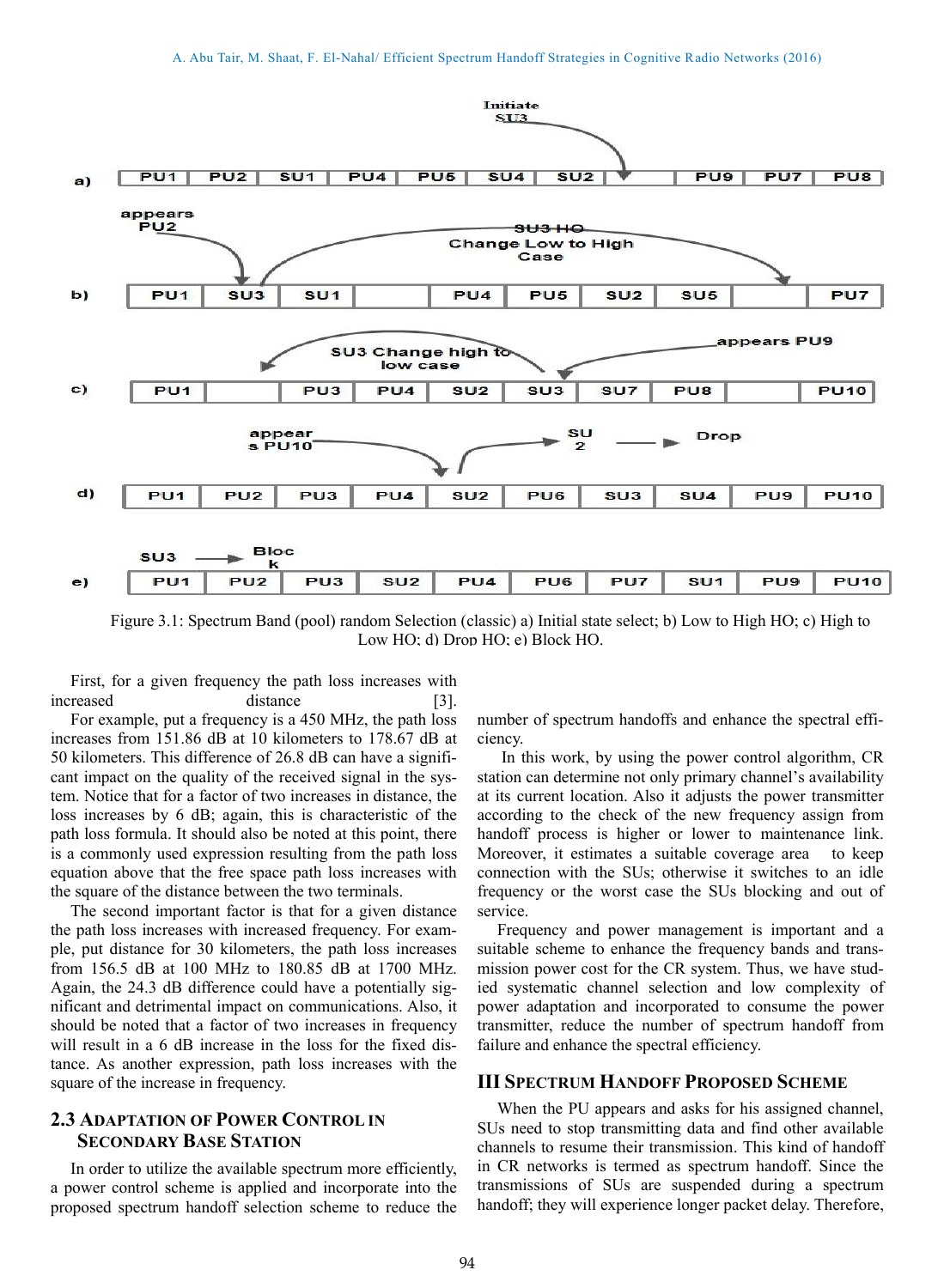a good spectrum handoff mechanism should provide with secondary users with smooth frequency shift with the least latency.

When SUs need to switch to another frequency, they can immediately pick one channel from the reserved bands (pool). If PU is detected, then the SU vacate the channel as the PU has high priority and choose other from the pool randomly which may be higher or lower than the current state .The status of obtained new channel is either unoccupied, dropped or blocked as shown in the figure 3.1.

# **3.1 SYSTEMATIC SELECTION WITH POWER ADAPTATION**

Using the estimation of the cell coverage as a basis in CR network , we propose a combined systematic selection channel frequency and power adaptation scheme that can reduce not only the total number of handoffs, but also reserve the power consummation and improve the overall performance of the system. The proposed algorithm spectrum handoff can be summarized into two stage scenario: the first stage is Channel frequency Selection, so it chooses between two paths which are systematic selection or random selection to pick the available new frequency due to spectrum handoff.

The second stage is power transmitter adaptation (power control), the decision of this stage is to apply the power adaptation or not and branching into four paths, each path produces the result based changing frequency and power adaptation. The results in the first stage may be changing from a low frequency to a high frequency (Low to High case), or spectrum handoff from a high frequency to a low frequency (High to Low case). In the Low to High case, coverage would be reduced, while in the High to Low case, it would be expanded. Therefore, it is more difficult to guarantee QoS in the Low to High case, because it is possible that cell outage will occur. In the Low to High case, we try to avoid cell outage by optimizing the power adaptation. Moreover, for the High to Low case, we propose another efficient scheme to reserve power transmitter overhead required that coverage area and avoiding interference with others networks.

In figure 3.2, the flowchart describes the algorithm in details, since we suppose any spectrum band service for primary system in real environment and if proposed another secondary system coexists in same area to exploit the spectrum band and efficiently improve the utilization of spectrum allocation scarcity. At detection of PU, the spectrum handoff decision needs to select any frequency to change it.

We can apply one of the two scenarios which systematic selection (proposed scheme) which is search from the beginning of the spectrum band (pool) to select the first unoccupied channel of the pool, while the other which is a randomly selection (classical scheme) is to obtain the new frequency randomly.

After selecting of the new frequency, the condition of power adaptation is applied. There are four paths which can be called power adaptation stage. So, the probability of new frequency selection may be low or high.

If it apply the adaptation power, then it calculate the power at new frequency and compared with maximum value of power system; if yes, estimate the coverage area at this frequency and adjust the power of transmitter base station; if no, put transmit power equal the maximum value power of the system and estimate the coverage area and force all SUs to execute the handoff.

At no apply the power adaptation; there are other two paths to comparing only with respect to changing new frequency to low or high. It estimate the coverage area according to new frequency selection and execute the handoff if any SUs out of cell.

## **3.2 ALGORITHM PROCEDURES**

From the previous, the algorithm can be executed in two stages. The first stage is channel frequency selection process, where consists of two approach, systematic selection (proposed) that is the proposed approach where the search selection channel begins from the first channel pool and moves to neighbor channel until the obtaining an available channel free to assign as channel handoff as shown in figure 3.3.The approach is random (classic) selection, presents in figure 3.1.

In the second stage, the algorithm consists of the need for the power adaptation or not to apply that on the result from selection scheme (may be high or low). With no power adaptation, the check is about new frequency selection only, since the coverage area is a reduced or expanded according to new frequency selection (spectrum handoff).

This approach do not put any solution or condition to overcome the majority of number a handoff generate from changing low to high and also, the interference creates from big cell coverage at switching from high to low. Thus, the adaptation power approach is considered to overcome the SUs of cell outage and eliminate the interference by optimizing the transmitted power of the cell coverage.

In power adaptation approach, the algorithm calculates the new transmitted power based on new frequency selection using the famous formula of power transmission which is the transmit power equal the receive power (power sensitivity) subtract path loss value. Then, estimate this value to coverage all SUs in the cell area (high to low case); otherwise use the maximum power of the system to estimate the cell coverage (low to high). From this approach, the reserved power is achieved and the number of handoff is decreased as shown in the simulation results in next section.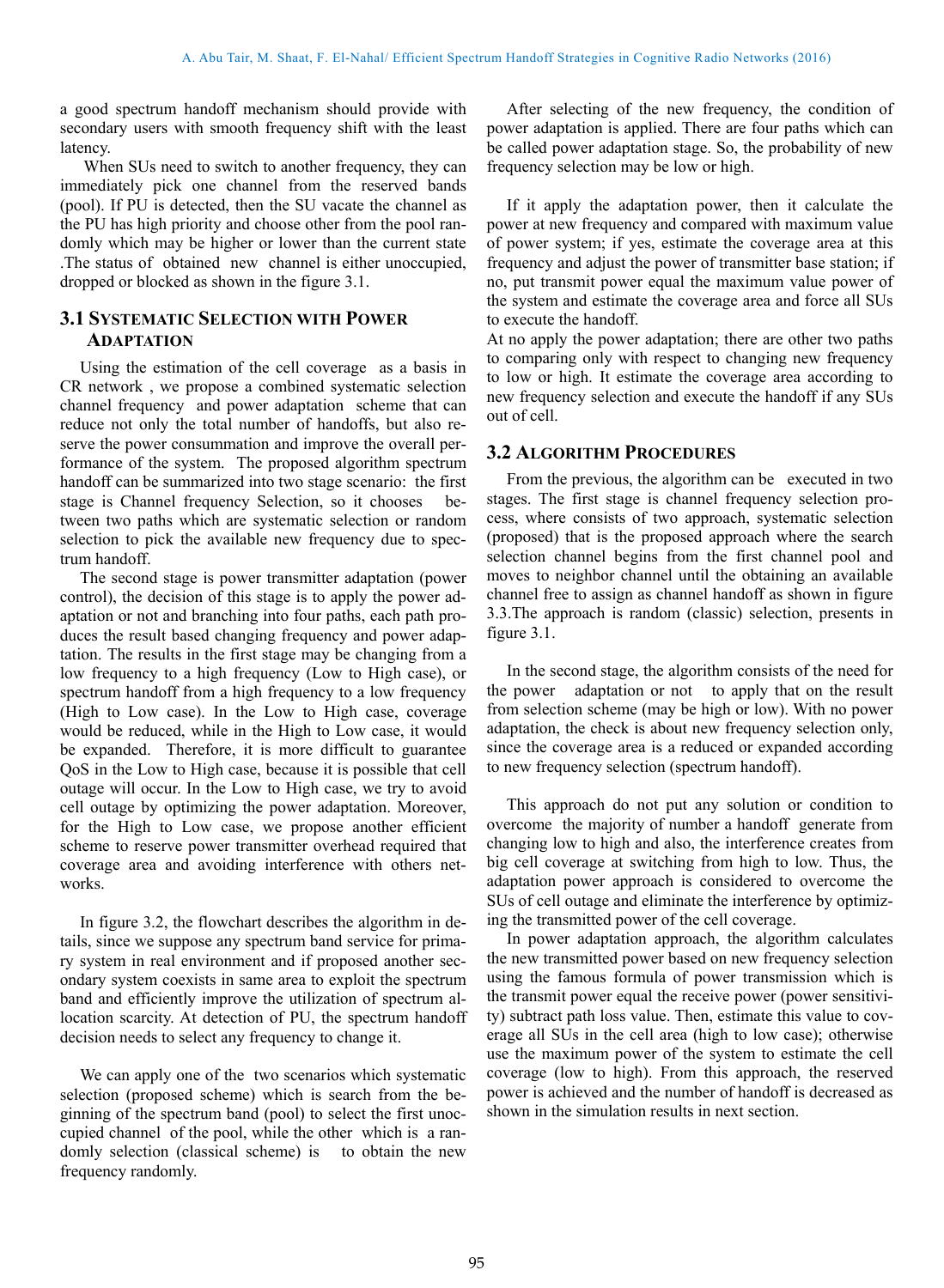

Figure 3.2 : Flowchart Algorithm Proposed Scheme.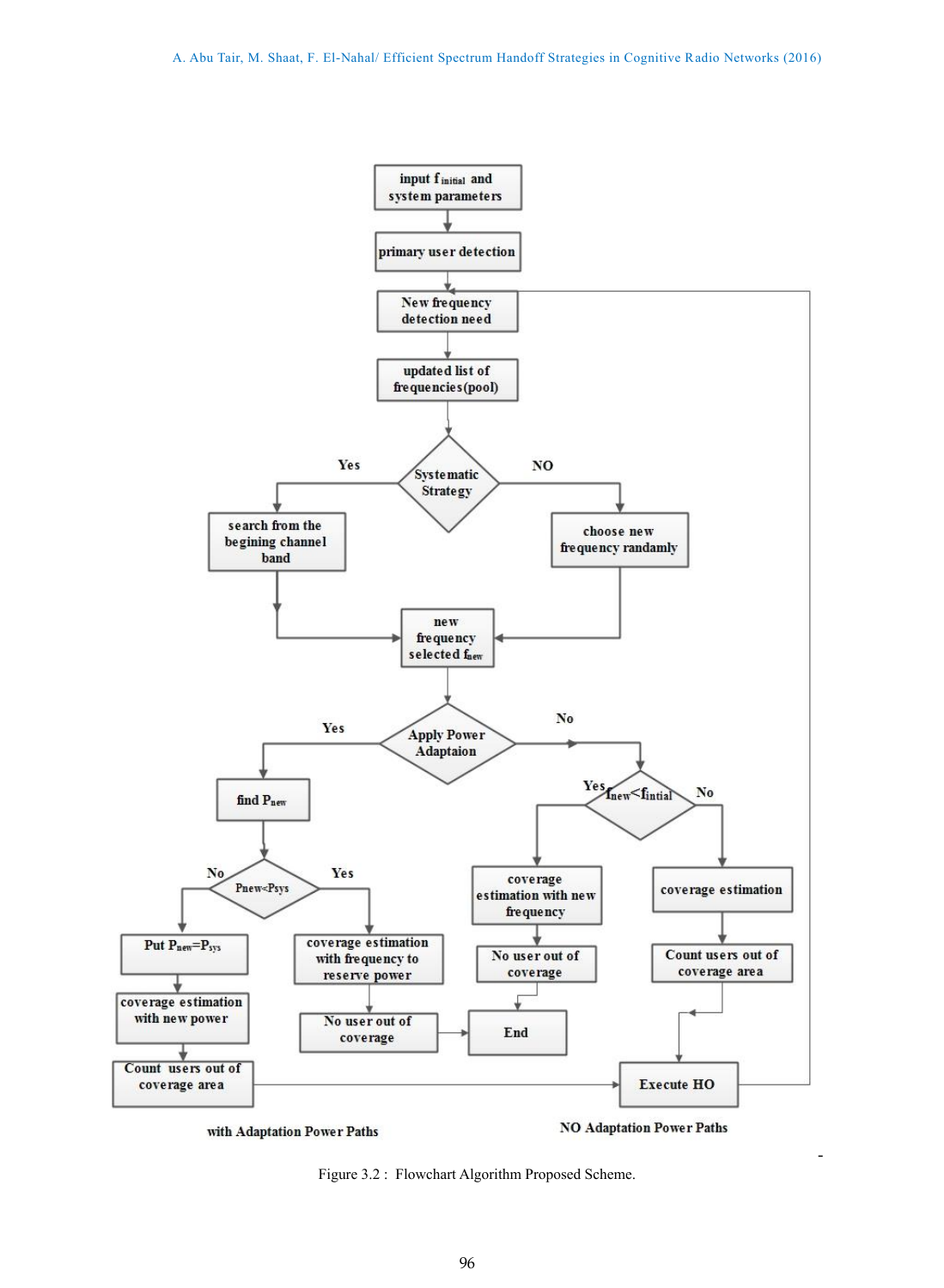

Figure 3.3: Spectrum Band (pool) Systematic Selection a) Initial state; b) Low to High; c) High to Low; d) Highest HO (waste case for availability).

## **IV PERFORMANCE AND SIMULATION RESULTS**

In order to investigate the performance of the proposed scheme in this section, the system environment was based on many applications to reflect to real coverage area and environment, since the IEEE organization classified according to coverage area as well as network type into personal area network (PAN), local area network (LAN), metropolitan area network (MAN), and regional area network (RAN). We can categorize these standards based on cell size into small, medium, and large cells [11].

Based on criteria of TV White Space (TVWS) in the regulations[12,13] which are both regulatory organizations and stakeholders have been very focused on this band because it is an extremely valuable band in terms of propagation and in-building coverage . Each CR user is uniformly distributed in the cell is assumed, the intracell / intrapool type of handoff is adopted in our work simulation.

We obtained the updated holes of white space spectrum from the list of proactive prediction which is prepared by sensing function in CR system. Assume that the outage probability of SU is measured at the same power sensitivity of conventional real applications. Thus, the decision handoff is executed to avoid the dropping or breaking of link maintenance communication and enclose a more efficient

We present these applications as a case to evaluate the performance of the proposed system in the following subsections and comparing the performance with classic random selection scheme, and also we will study the impact of power adaptation technique.

#### **CASE: MEDIUM CELL APPLICATION TO CR**

We considered characteristics of WiMAX [14] and LTE 700[15] as example applications from real environment in medium cell size, and simulation parameters are given in following Table 4.1.

| <b>Fixed Wi-</b><br><b>MAX</b> | <b>LTE 700</b>             |
|--------------------------------|----------------------------|
|                                | From 54 to 700 MHz (TV WS) |
| 36-40                          | $40 - 42$                  |
| 18-30                          | 18-30                      |
| Up to $15$                     | Up to $15$                 |
| 50-150                         | 50-150                     |
| $-107$                         | $-107$                     |
| Okumora-                       | Okumora -Hata              |
|                                |                            |

Table 4.1 System parameters in medium cell size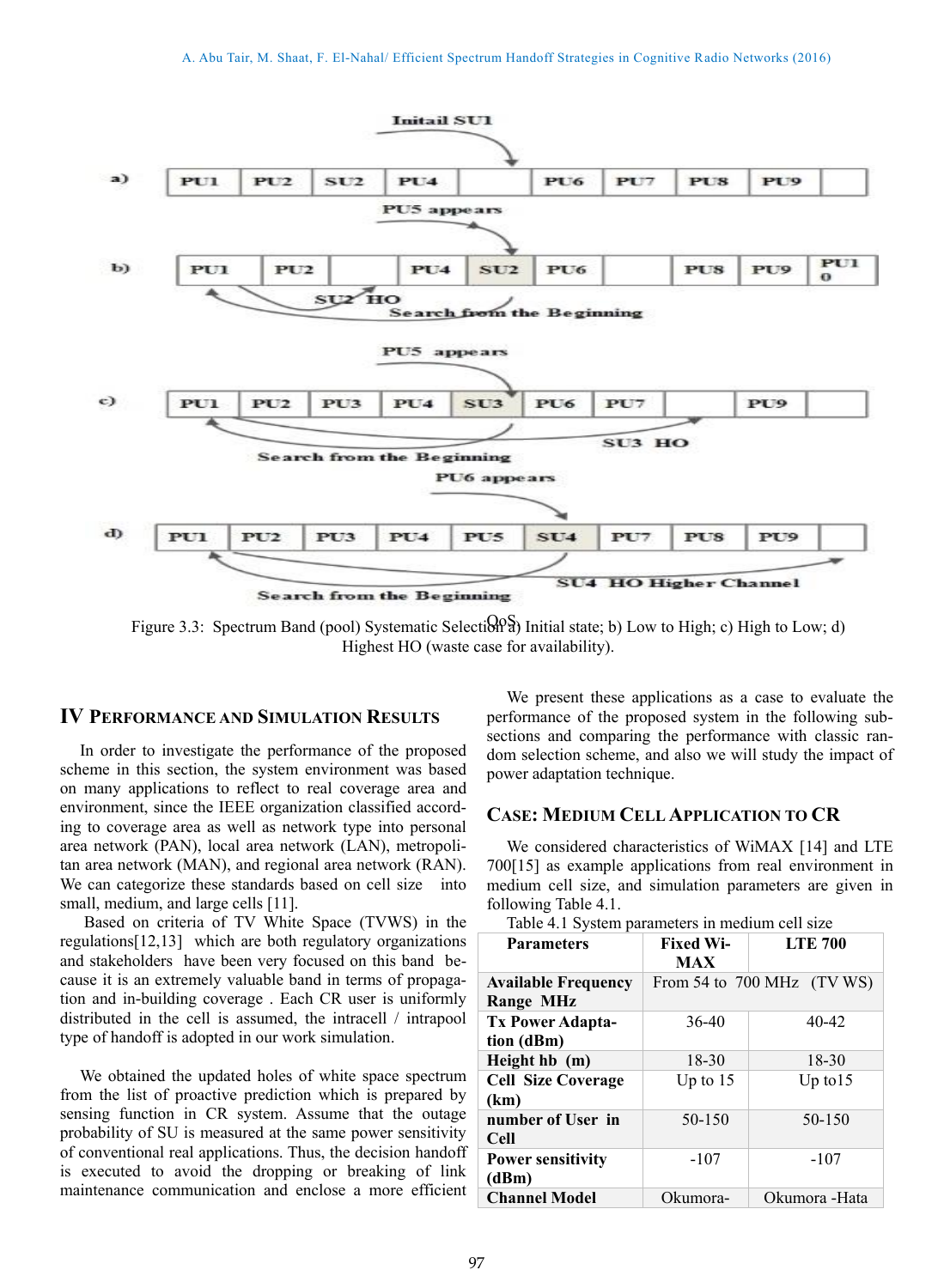| ------ |  |
|--------|--|
|        |  |

Figure 4.1 and 4.2 show the performance gain of the proposed scheme using two application in medium cell size WiMAX and LTE in frequency range to note the impact frequency selection in this case.

Generally, the proposed systematic selection scheme improves the performance of wide frequency switching gain (spectrum handoff) for WiMAX and LTE up to 450MHz, 460 MHz respectively comparing with classic random scheme.

Comparing the gain of wide frequency for two applications WiMAX and LTE in this case and measured in all range of frequency, we show that the proposed systematic scheme is more efficient and can improve the switching range availability up to 64% from all range of frequency band.

# **V CONCLUSION**

In summary, the expand in the frequency switching range at any frequency channel which operates currently in Base station (BS) in order to make a handoff process (low or high) is important because this expansion in the range permits the BS more flexibility to move to another frequency in the allowed range without having any of user out from boundary of the cell coverage area. This leads to maintain a suitable availability of the frequency channel to guarantee the success of spectrum handoff process.

 The number of handoff as well as preventing the link communication from dropping becomes more efficient using the proposed scheme which enhances the overall performance of the CR system. Accordingly, the proposed scheme increases the wide of the frequency range by 64% approximately in both these applications as of cell coverage size .This ensures that the proposed scheme can be adopted in many applications and in different cell sizes and environments.

#### **REFERENCES**

- [1] J. Wang, M. Ghosh, K. Challapali, "Emerging cognitive radio applications: A survey," Communications Magazine, IEEE, March 2011, vol.49, no.3, pp.74-81.
- [2] L. Dianjie, X. Huang, C. Liu, J Fan, "Adaptive Power Control Based Spectrum Handover for Cognitive Radio Networks." In 2010 IEEE Wireless Communications and Networking Conference (WCNC), 2010, pp. 1-5.
- [3] J. Ohyun, D. H. Cho, "Seamless spectrum handover considering differential path-loss in cognitive radio systems." IEEE Communications Letters, Mar.2009, no. 3, pp. 190-192.
- [4] K. A. Mohamed, H. Al-Mahdi, A. M. Thiel, "Spectrum handoff reduction for cognitive radio ad hoc networks."

In 2010 7th International Symposium on Wireless Communication Systems (ISWCS), IEEE, pp. 1036- 1040.

- [5] Y. Zhang, "Spectrum Handoff in Cognitive Radio Networks: Opportunistic and Negotiated Situations," IEEE Int'l. Conf. Commun (ICC), June 2009.
- [6] L. Yang, Y. Dong, H. Zhang, H. Zhao, H. Shi, X. Zhao, "QoS provisioning spectrum decision algorithm based on predictions in cognitive radio networks." In IEEE, 2010, 6th Inter. Con. On Wir. Comm. Net. and Mobile Comp.(WiCOM), pp. 1-4.
- [7] S. Yi, J. Xie, "Prospect: A proactive spectrum handoff framework for cognitive radio ad hoc networks without common control channel." IEEE Transactions on Mobile Computing, Nov. 2012, no. 7, pp. 1127-1139.
- [8] L. Ch. Wang, W. W. Chung, "Spectrum Handoff for Cognitive Radio Networks: Reactive-Sensing or Proactive-Sensing?", In EEE International Performance, Computing and Communications Conference IPCCC, 2008, pp. 343-348.
- [9] X. X. Zhong, M. S. Hou, "Dynamic spectrum allocation scheme based on statistical information and multiqueue in CR networks," Journal of Jilin University (Information Science Edition) , May 2009,pp.1-5.
- [10]Y. S. UN, E. Ekici, "Voluntary spectrum handoff: a novel approach to spectrum management in CRNs." In 2010 IEEE Inter. Con. on Comm. (ICC), pp. 1-5.
- [11]C. Carlos, Ch. Kiran, B. Dag,'' IEEE 802.22: An Introduction to the First Wireless Standard based on Cognitive Radios'', Journal of Comm., vol.1, no.1, APRIL 2006.
- [12] ITU-R, "Method for point-to-area predictions for terrestrial services in frequency range 30MHz to 3000MHz", ITU-R P.1546-4, October 2009.
- [13] S. W. Kim, "The optimization of DTV terrestrial transmission system performance" ETRI, December 31st 2002.
- [14]

http://transition.fcc.gov/pshs/techtopics/techtopics11.ht ml

[15]ETSI, "LTE; Evolved Universal Terrestrial Radio Access (E-UTRA) Base Station (BS) radio transmission and reception" , 3GPP TS 36.104 versin 10.1.0 Release 10", Technical Specification, 2011.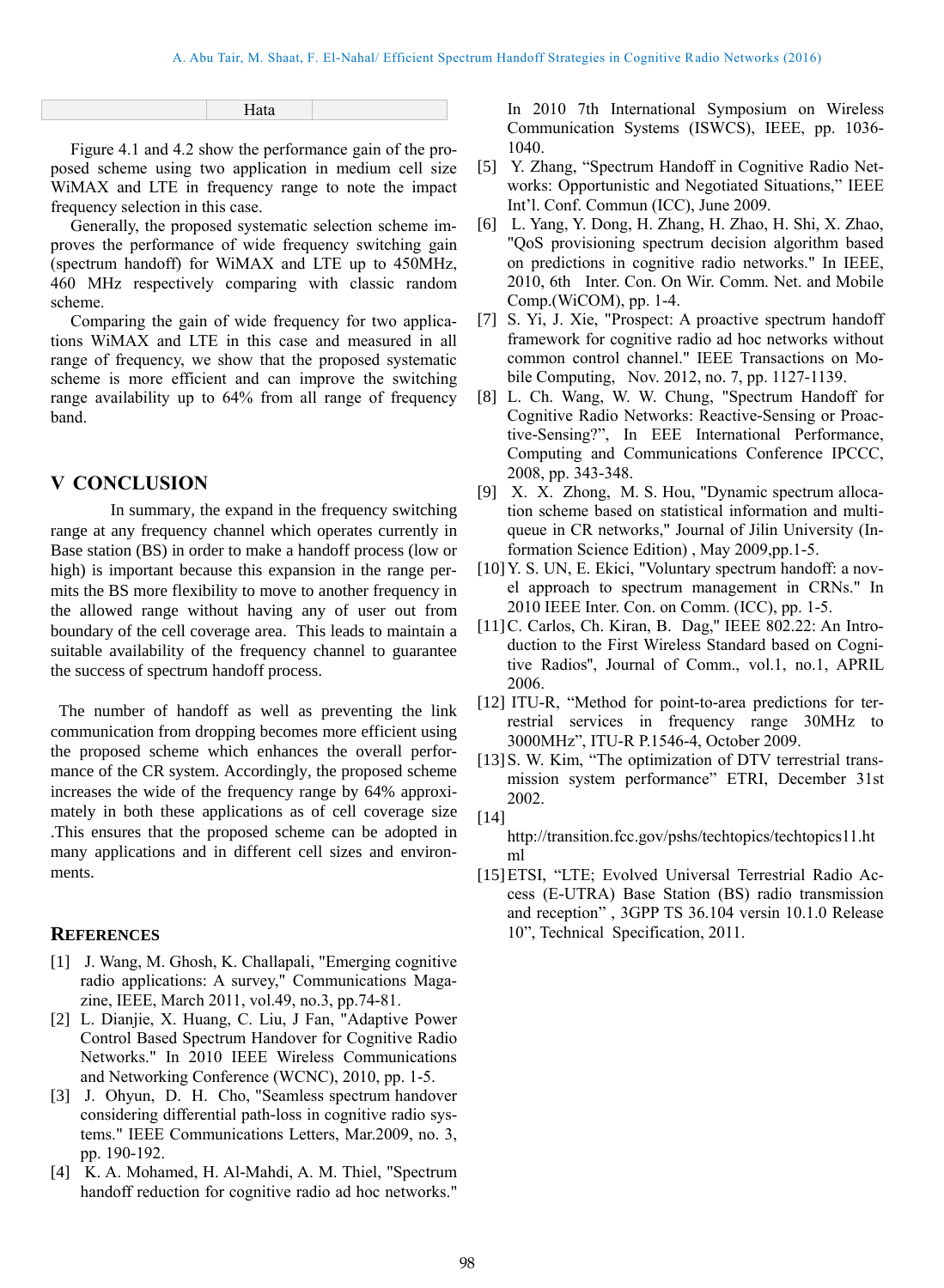A. Abu Tair, M. Shaat, F. El-Nahal/ Efficient Spectrum Handoff Strategies in Cognitive Radio Networks (2016)